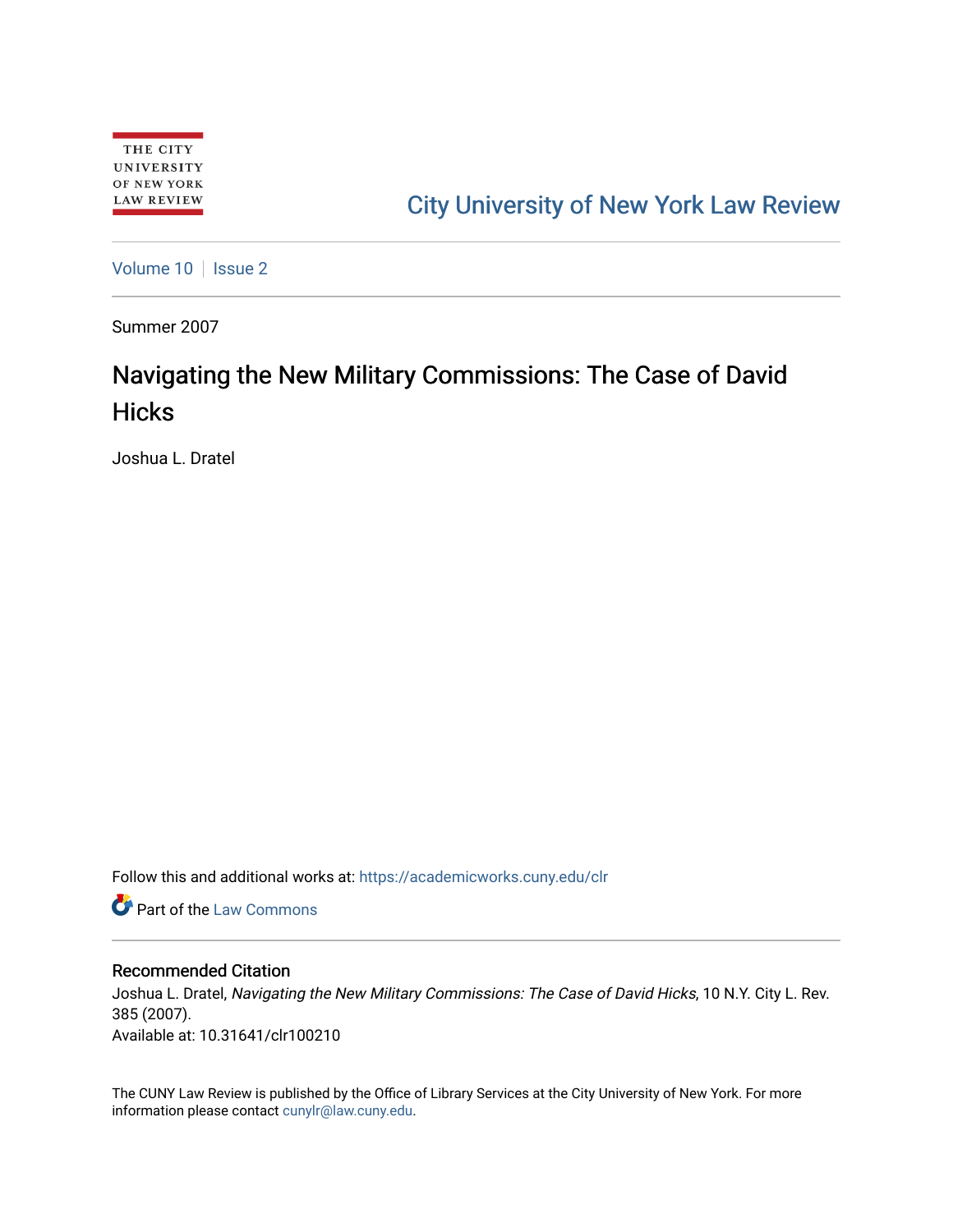### **NAVIGATING THE NEW MILITARY COMMISSIONS: THE CASE OF DAVID HICKS**

#### *Joshua L. Dratel*<sup>1</sup>

Good afternoon. I'd like to thank CUNY Law School for having me—to Professor Sameer Ashar for extending an invitation, to Professor Jeff Kirchmeier, and to Mohammad Faridi.

I am the civilian counsel for David Hicks, who is an Australian detainee at Guantánamo, and the subject of a military commission that will begin with his arraignment.<sup>2</sup>

In that context, I apologize because I am essentially a stand-in for my co-counsel, Marine Corps Major Michael Mori, who would have been here, but who has to travel down to Guantánamo earlier than I do for the commission proceedings. The reason I apologize is because it deprives you of the rather ironic circumstance of a uniformed United States Marine Corps officer condemning these military commissions, which has in no short order deservedly made him somewhat of a folk hero in Australia, but at the same time the object of much criticism from the chief prosecutor for the military commissions. I have taken the latter as a supreme compliment of Major Mori's work.

Now to speak about David Hicks. The military prosecutor in the commissions has sworn charges against three detainees. However, David Hicks has been the only one thus far referred to a mili-

<sup>1</sup> Criminal defense attorney in New York City who represents David Hicks, an Australian detainee who was held at Guantanamo Bay until May 2007. Joshua L. ´ Dratel is a past President of the New York State Association of Criminal Defense Lawyers and serves the Board of Directors of the National Association of Criminal Defense Lawyers (NACDL). He is Co-Chair of NACDL's Amicus Curiae Committee and its Select Committee on Military Tribunals. He is also a member of the Association of the Bar of the City of New York, and serves on its Capital Punishment Committee. Mr. Dratel is co-editor (along with Karen J. Greenberg) of THE TORTURE PAPERS: THE ROAD TO ABU GHRAIB (Cambridge University Press: 2005). He is a graduate of Columbia University and Harvard Law School.

<sup>2</sup> An Australian citizen captured by U.S. forces in Afghanistan in November 2001 and transported to Guantanamo Bay in January 2002, where he remained in custody ´ until late May 2007. In August 2004, before a Guantanamo Bay military commission, ´ Hicks pleaded not guilty to charges of conspiracy, attempted murder, and aiding the enemy. Those charges were dismissed after the U.S. Supreme Court issued *Hamdan v. Rumsfeld*, the June 29, 2006 decision invalidating that incarnation of the military commissions. Hicks was re-charged in February 2007 under a new military commission system following enactment of the Military Commissions Act of 2006. *See* infra, at ns. 8 & 12.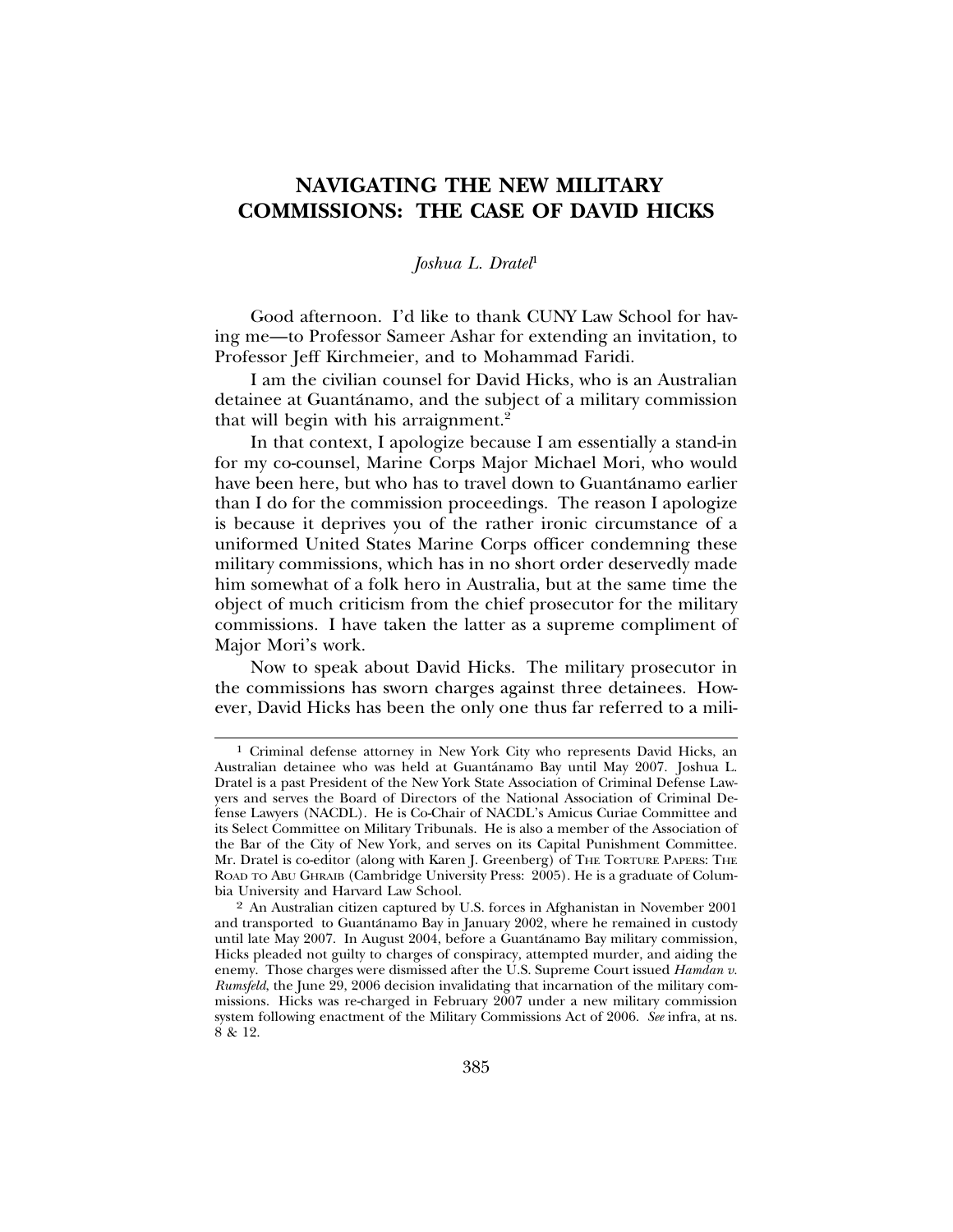tary commission. The other two detainees are still waiting for formal commission charges to be instituted against them.

The rules of the military commission process have been much discussed in articles and journals. Just to illustrate for you some of the essential features, it is a completely rigged process that is ostensibly designed to mirror the court-martial process, but in fact has been manipulated to create certain very important exceptions to that court-martial system.

For example, with respect to competency of the evidence, the rules are such that what we may confront at a commission trial is not live witnesses, who might testify, "I saw so and so do such and such," but rather an interrogator who will say, "Ms. X told me that Mr. Y did the following," or, even one step further removed, "Mr. X told me that Mr. Y told him that Mr. Z did the following."

Thus, there will likely be multiple levels of hearsay introduced, which will deprive the defense of four means of valuable cross-examination and impeachment. First, we will not be able to probe the memory or the specific veracity of the declarant who made the statements that would be read into the record by the interrogator. Second, we will be deprived of the opportunity to probe the circumstances under which the statements were made: after how much interrogation? After what *kind* of interrogation methods were used? Did they include torture or other forms of coercion?

Third, we will not be able to inquire of the detainees if they in fact even made those statements that the interrogator attributes to them. We will not be able to determine whether the statements were made in a different language, or whether the interpreter translated accurately. We would not have access to the interpreters or their notes, or the original contemporaneous handwritten notes made by the interrogators. Fourth, we will not be able to explore and exploit any underlying bias that might be a factor in the detainee making statements, including whether they harbor any ill will towards the defendant.

In that context, it is important to note that many of the interrogations, particularly early on in the process, and particularly those not conducted or supervised by civilian law enforcement agencies such as the FBI, were conducted in a totally unprofessional way. In my 25 years as a criminal defense lawyer I have witnessed enough interrogations—with clients who are cooperating with the government—to know the difference between professional and unprofessional methods. The unprofessional way is to tell detainee Mr. X, "Mr. Y is saying ABC about you, and we are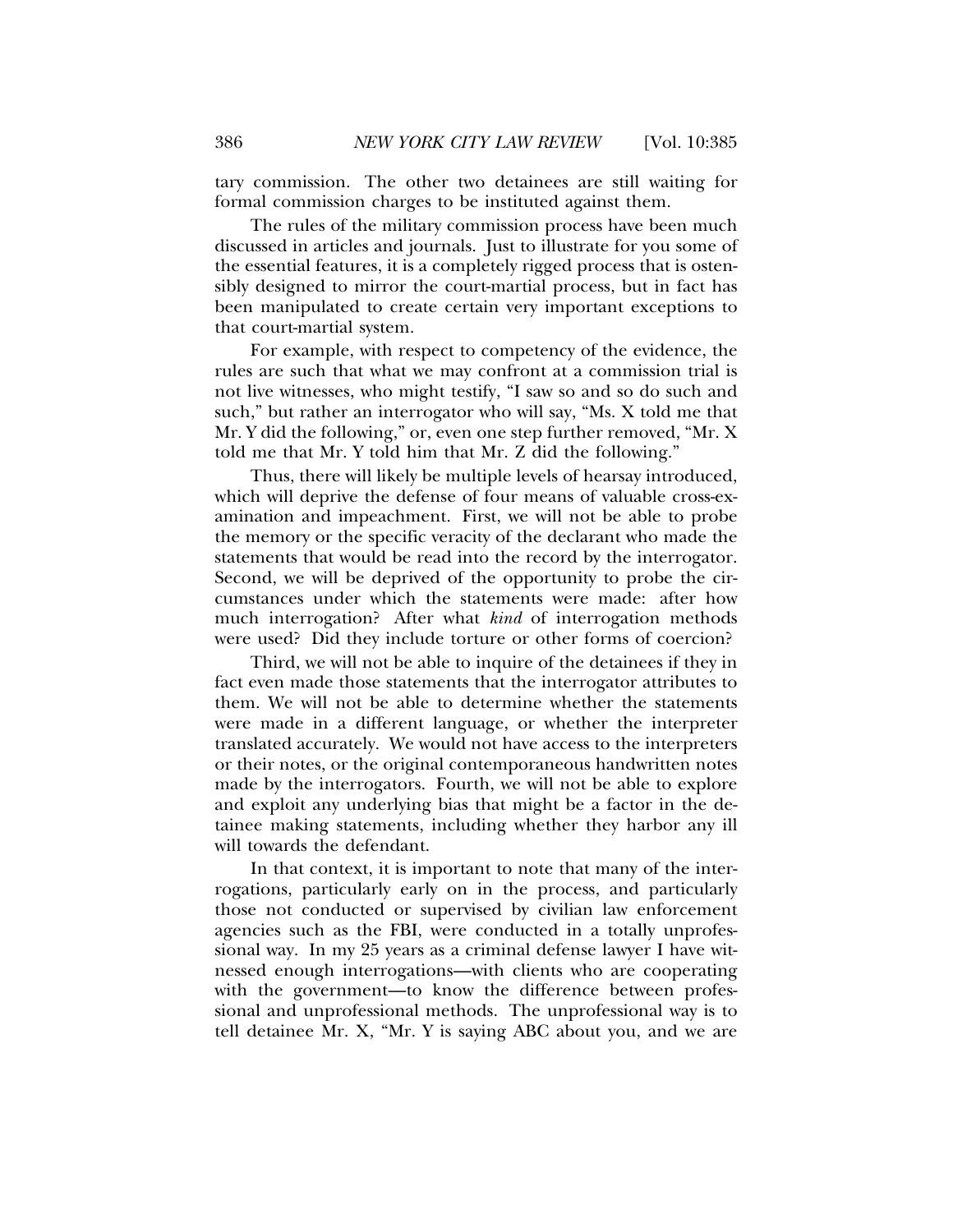interested to know what you can tell us about Mr. Y." That is a very unprofessional way to conduct an interrogation because it creates several incentives to incriminate, exaggerate, or lie. A natural reaction to such a statement by an interrogator is for the detainee to think, "Oh Mr. Y is saying incriminating things about me, so why don't I say incriminating things about him?"

That is the case regardless of whether such statements about Mr. Y are true, as Mr. X may just be angry at Mr. Y for talking about him, and retaliating in kind, or because Mr. X, since the interrogators have made their interest in Mr. Y known, sees informing on Mr. Y as a means of improving his conditions of confinement and other aspects of his detention. A person is capable of making up anything under those circumstances, whether in an effort to reduce their own troubles, or simply out of spite and fear: "if Mr. Y is going to rat on me, I'm going to rat on him." Of course, Mr. Y may not be saying *anything* to the interrogators, but this is part of the psychological game that interrogators play, and Mr. X will not have a verifiable means of knowing one way or the other. The second part of the equation is that by telegraphing to a detainee what the interrogator wants to hear, the interrogator is providing the detainee a ticket to all the benefits the interrogators can provide.

Further, an essential part of this whole drama, which began in Afghanistan and then continued at Guantánamo, is that every simple human, daily indulgence of life, whether it be food or a shower or a clean t-shirt, or whatever you can imagine, was available to a detainee at the whim of the interrogators. As a result, the detainees' philosophy developed accordingly: if you want to be treated remotely like a human being, or enjoy the advantages of special treatment, then tell the interrogators what they tell you they want to hear. That way you can get the essentials of life you are otherwise being denied.

That describes just *some* of the problems we face with respect to the integrity—or lack thereof—of the evidence at these commissions. Another example of how unfair these commissions are, and are intended to be, relates to regulations governing the lawyers for the defendants. A provision in the regulations states that if the presiding officer or the Secretary of Defense, who is not a lawyer, issues a rule for the purposes of practice in the military commissions, that rule supersedes the ethical rules of professional responsibility that bind every lawyer licensed in the United States.<sup>3</sup> For me, those ethical rules would be those governing lawyers practicing

<sup>3</sup> The Manual for Military Commissions was published on January 18, 2007, to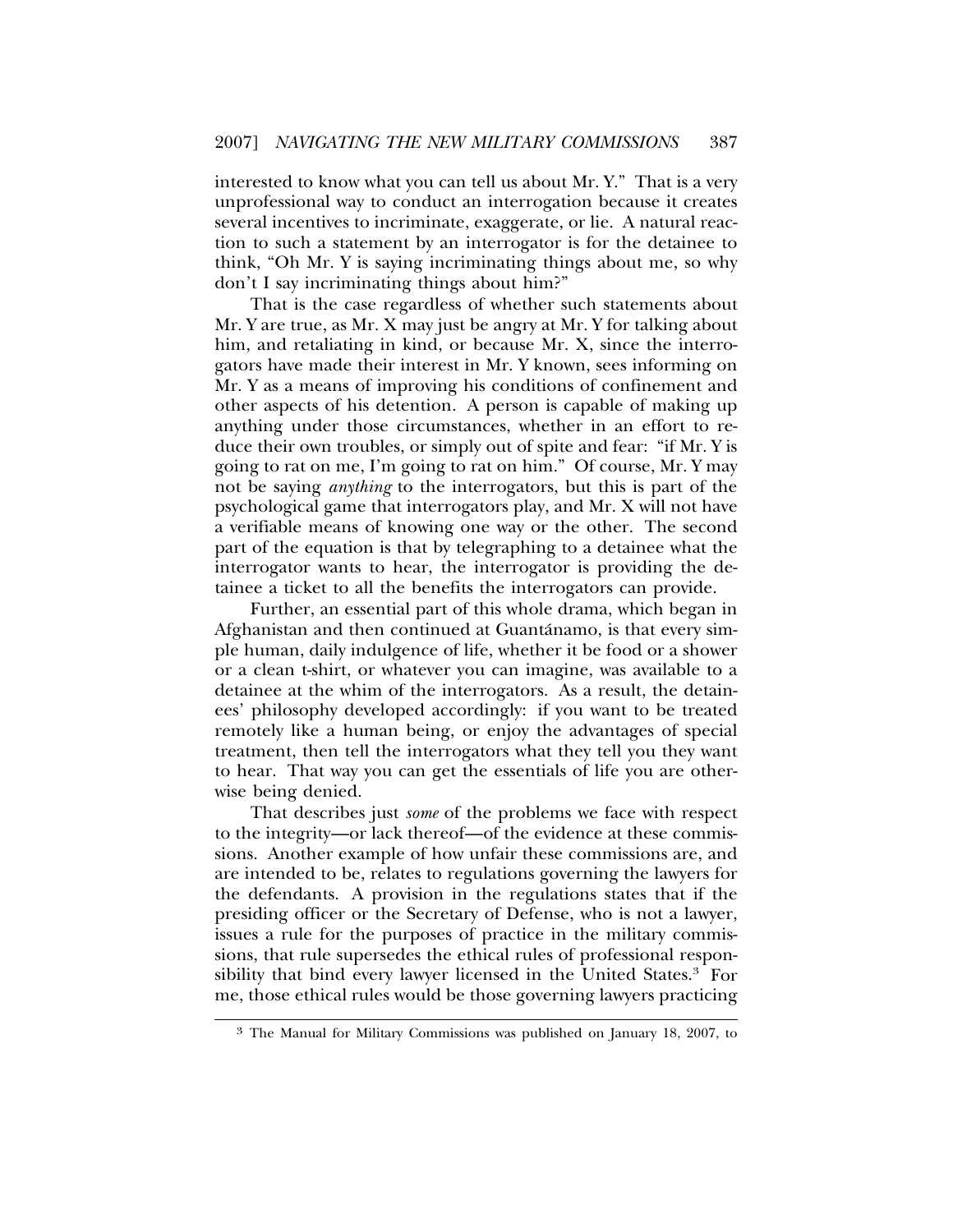in the State of New York. For Major Mori, it would be the Massachusetts rules.

The rules also apply differently to military and civilian defense counsel. If a military lawyer such as Major Mori were to stand up and object to a particular commission rule of practice that has been promulgated because it is in conflict with the State of Massachusetts ethical rules, Major Mori would then be removed from the case. If it is a civilian lawyer like me who objects, then I have a choice to either withdraw from the case altogether, or, if I decide to proceed despite my reservations about the conflict in rules, that objection is forever waived.<sup>4</sup> This is the legal environment the government is creating in Guantánamo. The government could not exclude or remove lawyers from the process *entirely*, so it's trying the next best thing: create a wholly different paradigm of what a lawyer *is*, and deny the detainees the right to zealous counsel which we are all obligated to provide to our clients.

In the more than three years that I have been representing David Hicks, who was a defendant in the first round of commissions in 2004—which were invalidated by the Supreme Court last year<sup>5</sup> —one of the bitter ironies is that those original, fundamentally flawed commissions were endorsed by the Australian government, which expressed its support for them and the U.S. government's handling of Guantánamo.<sup>6</sup> When the Supreme Court struck down those commissions<sup>7</sup> for the reasons we argued from the beginning, there was no acknowledgment, by Australia or the U.S., that there was any merit to our objections—that we were right and they were wrong, and that any new system had to meet certain standards of fairness.

Instead, the government devised another flawed system.<sup>8</sup> Again, it did not quite match the court-martial model because there were important things about evidence, which I've discussed already, and other facets of the process that in the court-martial system are simply too fair to be applied to the Guantanamo detainees. The government does not want to make this new commission

implement the Military Commissions Act of 2006, 10 U.S.C. §§ 948a, *et seq*. *See* Rule  $10\hat{9}(b)(1).$ <br> $4 \text{ } Id.$ 

 $5$  Hamdan v. Rumsfeld,  $26$  S. Ct.  $2749$  ( $2006$ ) ( $5-3$  decision holding the Guantánamo military commissions illegal under the Uniform Code of Military Justice and the Geneva Conventions). <sup>6</sup> Law Council of Australia, *The Australian Government's Position on David Hicks*,

<sup>(</sup>Dec. 6, 2006), http://www.lawcouncil.asn.au/get/media/2431031696.pdf.<br>7 See supra note 5.

<sup>&</sup>lt;sup>8</sup> The Military Commissions Act of 2006, 10 U.S.C. §§ 948a, *et seq.*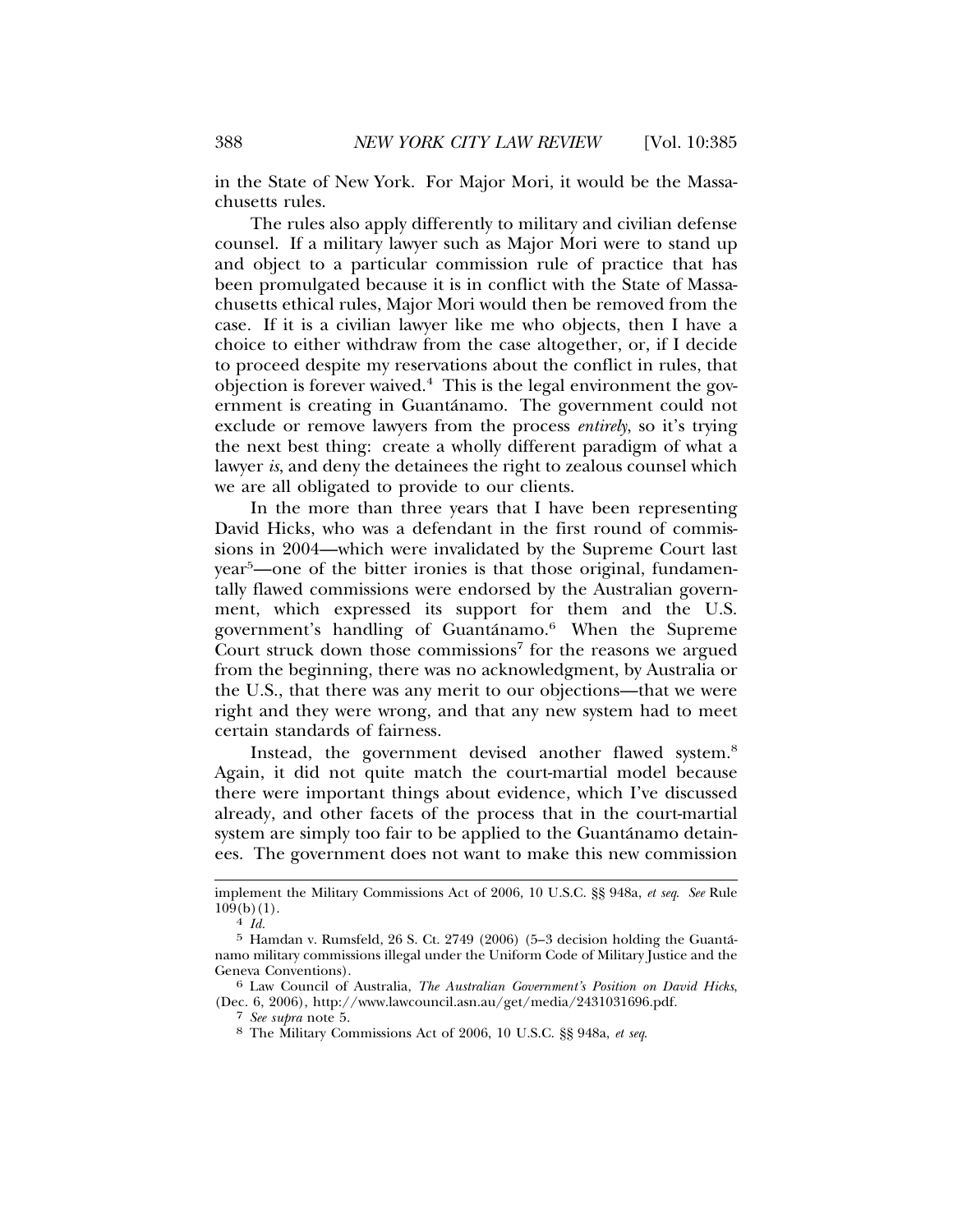process fair. And when it was revealed, we went back to the same people who were wrong the first time, to say the new process still had intractable problems, but there is absolutely no recognition on their part that they could be wrong again—indeed, they act as if they got it right the first time.

Consequently, we will again be in court to challenge the new commissions, whether the available avenue is habeas corpus or the newly created statutory mechanism that funnels all appeals directly to the Circuit Court of Appeals for the District of Columbia for review of commission trials.9

The government's attitude has other aspects that are as troubling as they are confusing. One of the hardest things about the commission process is its incoherence. I always thought that an incompetent adversary was the most difficult adversary, aside from the lawyer with only one client, which is *always* a problem. Those are the old adages about lawyers and clients. But I have learned that, in fact, the hardest adversary to confront is one without any plan of action. It is that type of adversary we face in the commission process.

Here is a prime example that is emblematic not only of the lack of any plan, but also of the treatment to which detainees are subjected. The new commission statute and manual provide that the prosecutor shall serve the charges upon the defendant.<sup>10</sup> In David Hicks' case, the first and only one thus far in this incarnation of the commissions, the prosecutors traveled to Guantánamo to serve the charges on him. They did not give us notice, or inform David in advance. While the purpose of the service requirement is, of course, that an accused be made aware of the charges he faces, the day before the prosecutors served the charges David was, without his knowledge or consent (but under the guise of being a new medication for his chronic stomach pain), administered a powerful sedative that knocked him out. As a result, when the prosecutors arrived at the prison facility the next day, David was effectively catatonic. He even fell asleep standing up and hit his head on a metal door. Yet he was read the charges while in that condition. That is what the prosecutors and those who manage the detention consider "notice."<sup>11</sup> They had no plan other than what occurred to them on the spur of the moment: let's incapacitate him for the requisite provision of notice.

<sup>&</sup>lt;sup>9</sup> Boumediene v. Bush, 127 S. Ct. 2930 (2007).<br><sup>10</sup> See Military Commissions Act, § 948q(b).

<sup>&</sup>lt;sup>11</sup> See Federal Rules of Civil Procedure Rule 4.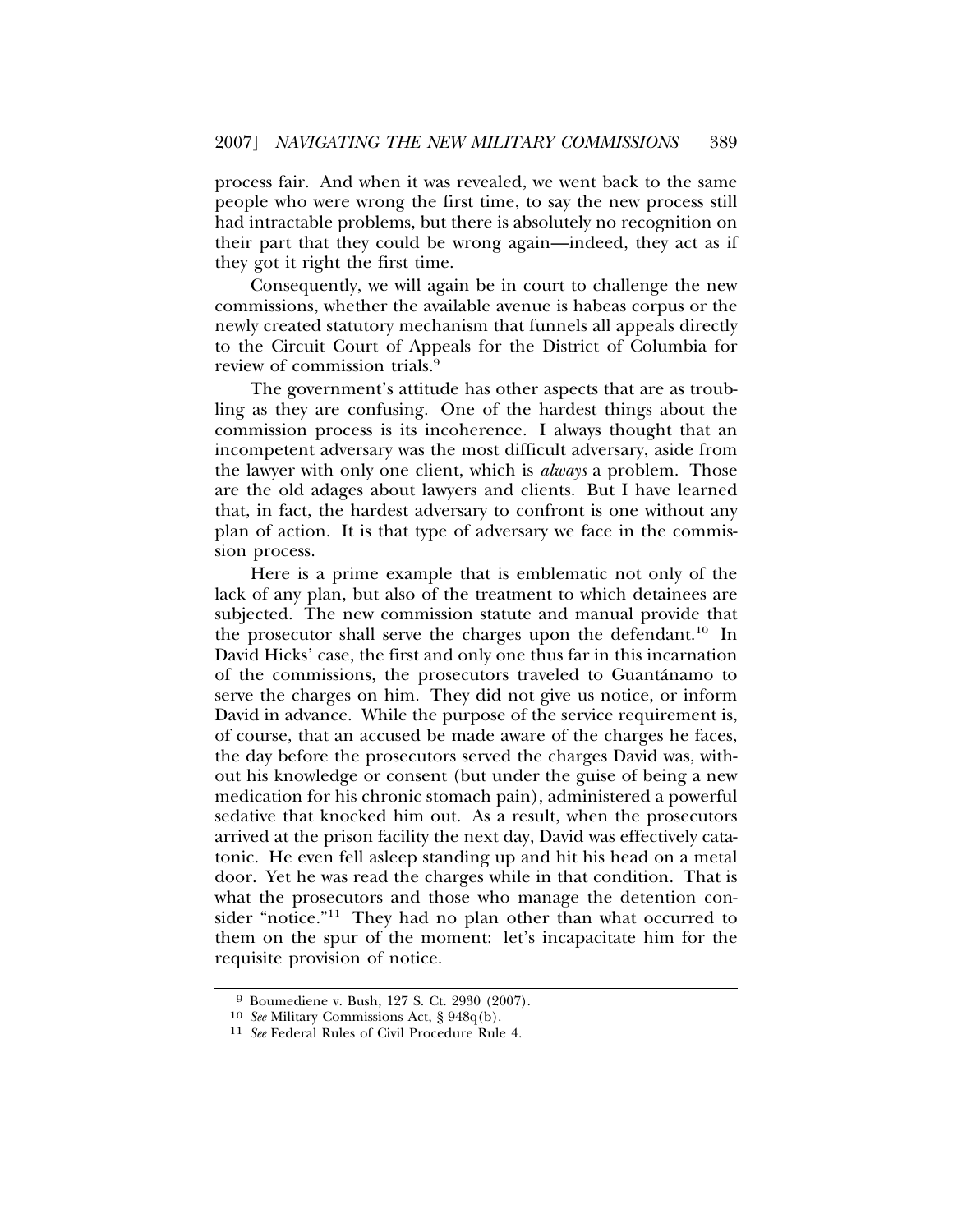From day to day, from hour to hour, from case to case, *there is no plan*. We have no idea what the government has in store because *it* does not know. It is all completely and hopelessly *ad hoc*, which I would not have believed when I first became involved, but which now has been revealed as just part of a rather distressing pattern in more areas of this administration's operations than just Guantánamo and these military commissions.

Here is another example: we are going to Guantánamo for Monday's proceedings, and by "we," I mean almost one hundred people—military personnel, media, NGO representatives. However, the regulations that govern my participation in the commission have yet to be written and will not be completed by Monday. There are no regulations yet for dozens and dozens of aspects of the commissions that are integral to any criminal justice system that considers itself legitimate, or merits characterization as such.

Yet we are moving forward in the absence of governing regulations for virtually the entirety of the commission process. The reason is the political situation in Australia. The Australian people, the Australian legal community, and members of the Australian government, both majority and opposition, have expressed such strong displeasure with the Australian government's abandonment of David to these unfair and unjust commissions, and have campaigned for David's release after more than five years of purgatory, to the point where David's predicament has become an authentic issue in this year's federal elections in Australia.

The Australian public and legal community, and some politicians there, have realized that the allegations against David have evolved from him being "the worst of the worst" according to the Secretary of Defense, and a "murderer" according to the President, to the first three charges in the prior commissions, none of which involved murder or any violent conduct. In the new commission, the allegations have been reduced to two charges sworn by the prosecutor, with only one approved by the convening authority for referral to a commission. And that charge, which again does not allege any violence on David's part, was not even a crime at the time David allegedly committed it.

Consequently, navigating the commission process for David is very difficult because there is no predictability. There is no way to develop a strategy that you can have confidence will be consistent or applicable from day to day, month to month, or year to year. Major Mori and I have been at this for more than three years now,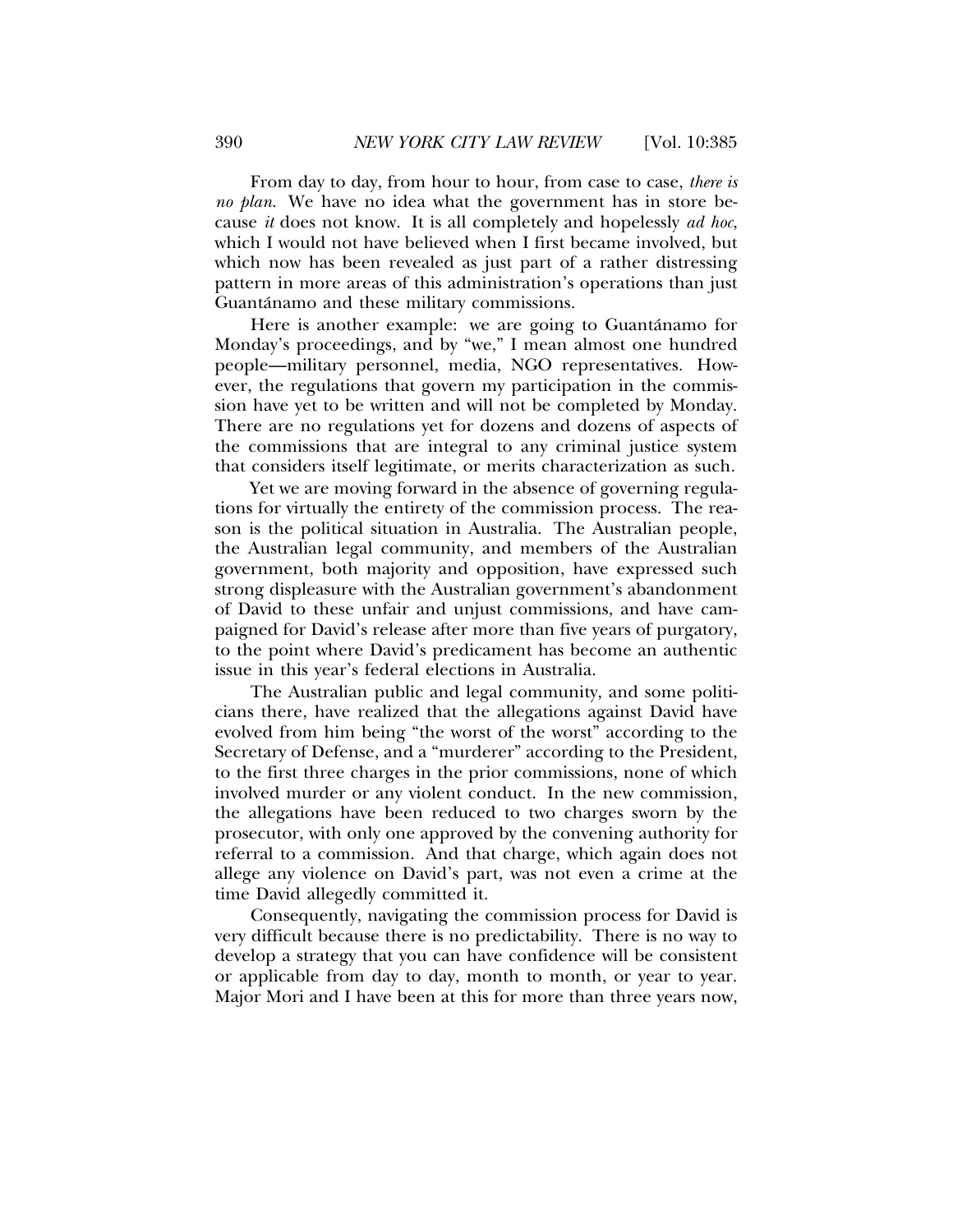and there has not been any fundamental or meaningful improvement.

Obviously, our objective remains to get David out of Guanta-´ namo. Another irony in facing the commission process is that David is among the "lucky" ones because he could be convicted tomorrow and sent back to Australia promptly, and perhaps freed as soon as he arrived there.<sup>12</sup> Yet there are  $300-400$  others who have no time horizon at all, and no possibility for any adjudication for their situation. That is extraordinary and untenable. While that is obviously one of the fundamental problems of the Guanta-´ namo situation, and these military commissions, the government seeks to deflect criticism by accusing *us*, the defense lawyers, of delaying the commissions. The irony is that had we gone forward with the first commissions, David would probably have been back in Australia by now, and not subject to these new commissions.

We challenged the initial commissions, and continue to challenge these replacement versions, because they are unfair and do not offer a legitimate criminal justice system that is capable of making an accurate and fair determination of who is a war criminal and who is not, and who did something that is worth punishing.

Finally, there is the question of how *much* punishment is appropriate for the particular type of conduct these detainees may have committed, assuming they committed any at all? Those convicted of serious crimes in ordinary U.S. courts serve less time than the Guantanamo detainees, many of whom have been confined at ´ Guantánamo for more than five years without any opportunity to defend themselves or have their cases heard<sup>13</sup> except to appear before a kangaroo court, the Combatant Status Review Tribunals.<sup>14</sup>

<sup>&</sup>lt;sup>12</sup> On March 31, 2007, Hicks became the first Guantánamo detainee to be convicted (by plea of guilty) under the U.S. military commission system implemented pursuant to the MCA. Although sentenced to seven years imprisonment, the terms of his plea bargain required only an additional two months of imprisonment at Guanta-´ namo Bay (and repatriation to Australia within 60 days), and seven more months' imprisonment in Australia. Hicks was flown back to Australia on May 20, 2006, to serve out the remainder of that sentence. He was released from Australian custody December 29, 2007.

<sup>13</sup> Amnesty International, *United States of America: Justice Delayed and Justice Denied? Trials Under the Military Commissions Act* (Mar. 22, 2006), *available at* http://web. amnesty.org/library/index/engAMR510442007.

<sup>14</sup> Combatant Status Review Tribunal hearings began on July 30, 2004. The hearings were set up by the Defense Department following the Supreme Court's rulings in *Rasul v. Bush* and *Hamdi v. Rumsfeld*, which affirmed the rights of Guantanamo detain- ´ ees to challenge their detentions. *See also* Human Rights First, *Human Rights First Analyzes DOD's Combatant Status Review Tribunals*, *available at* http://www.humanrightsfirst. org/us\_law/detainees/status\_review\_080204.htm.